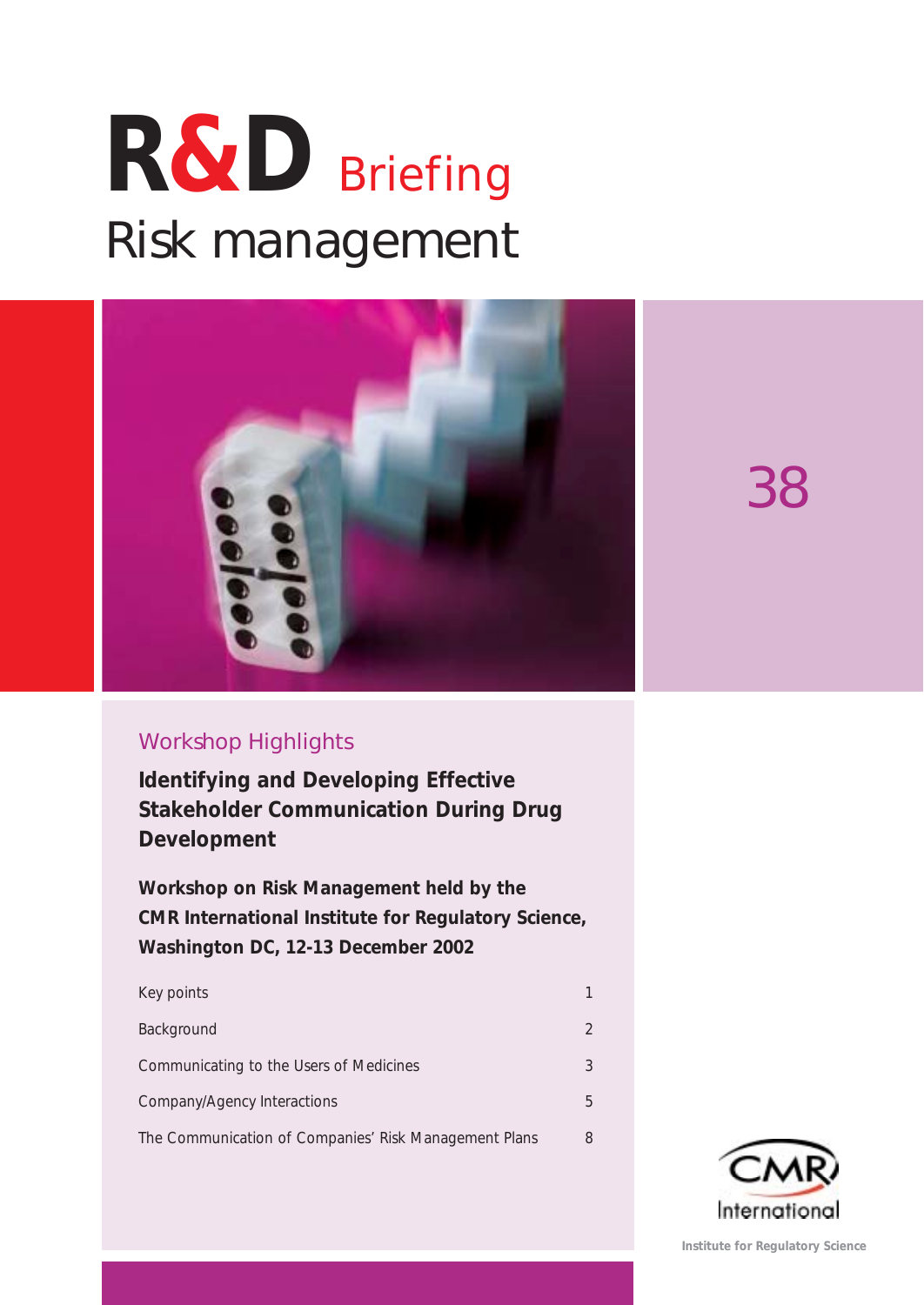#### **Authors:**

Margaret Cone Stuart Walker

*June 2003*

### **CMR International Institute for Regulatory Science**

The CMR International Institute for Regulatory Science has been established as a not-for-profit division of the Centre for Medicines Research International Ltd in order to continue its work in the regulatory and policy arena, and to maintain the well established links that the Centre has with the pharmaceutical industry and the regulatory authorities around the world.

The Institute operates autonomously, with its own dedicated management, and funding that is provided by income from a membership scheme. The Institute for Regulatory Science has a distinct agenda dealing with regulatory affairs and their scientific basis, which is supported by an independent Advisory Board of regulatory experts (see back cover).

### **Further information on Institute Activities**

For information on forthcoming Workshops and current and future Projects and Publications visit the website: **www.cmr.org**

The programme of activities is published in the Institute Agenda, available from the website.

The Proceedings of the first CMR International institute Workshop on *Risk Management: The role of regulatory strategies in the development of new medicines* is available as a 90-page publication, priced £95.00.

**CMR International Institute for Regulatory Science**  Novellus Court 61 South Street Epsom Surrey KT18 7PX UK Tel: +44 (0)1372 846100 Fax: +44 (0)1372 846101 Email: cmr@cmr.org Web: www.cmr.org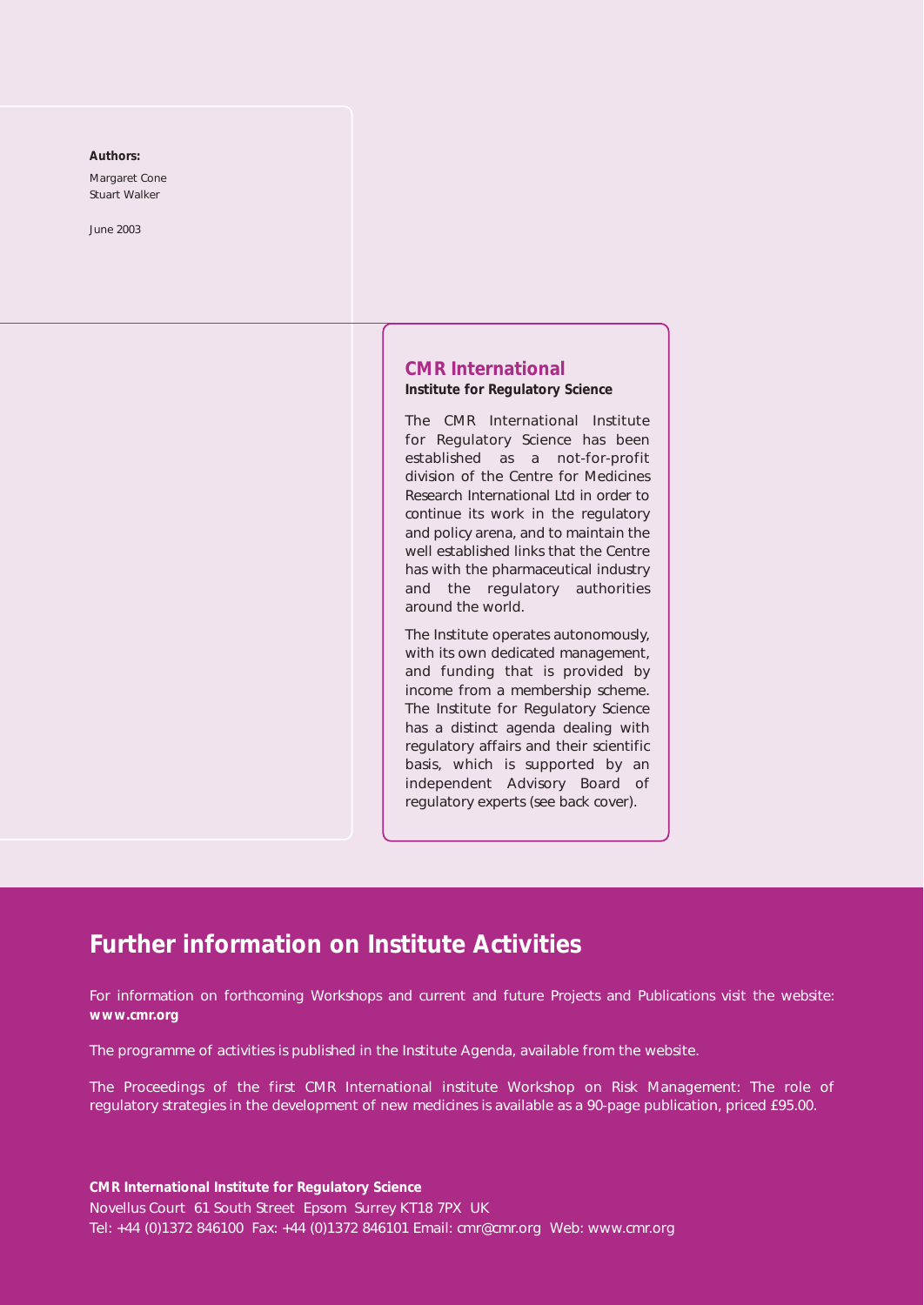## Risk Management: Identifying and Developing Effective Stakeholder Communication During Drug Development

Highlights from the Second Workshop on Risk Management held by the CMR International Institute for Regulatory Science, Washington DC, 12-13 December 2002

### *Key points*



Risk communication strategies need to be implemented at a much earlier stage and involve a far wider range of stakeholders.

Better communication skills must be developed in order to put the risks and benefits of new medicines into perspective for health care providers and patients. The old adage that 'the patient is waiting' must be revisited as the patient is *not* waiting when it comes to seeking information about medicines. If the information they require is not forthcoming from the authorities and companies, patients will be looking elsewhere.

There is a 'traditional' preoccupation with identifying serious but rare side effects and adverse reactions to drugs whilst, statistically, patients are at far greater risk of being harmed by inappropriate prescribing and medication errors or by not following instructions for dosage and use. These factors need to be included and addressed in developing risk management strategies.

Both industry and regulators might be over cautious in their approach and may be under-estimating the degree of risk that patients are prepared to accept for medicines that offer a clear improvement in the quality of life. Such issues need to be discussed in an open and transparent manner with all the stakeholders at the table.

### **Sources of risk from drug products**

One of the fundamentals is that there are two types of risk to be addressed, those which are avoidable and those which cannot be anticipated in advance.

Presentation by Dr. Catherine Bonuccelli



Risk management plans will include both proactive and reactive elements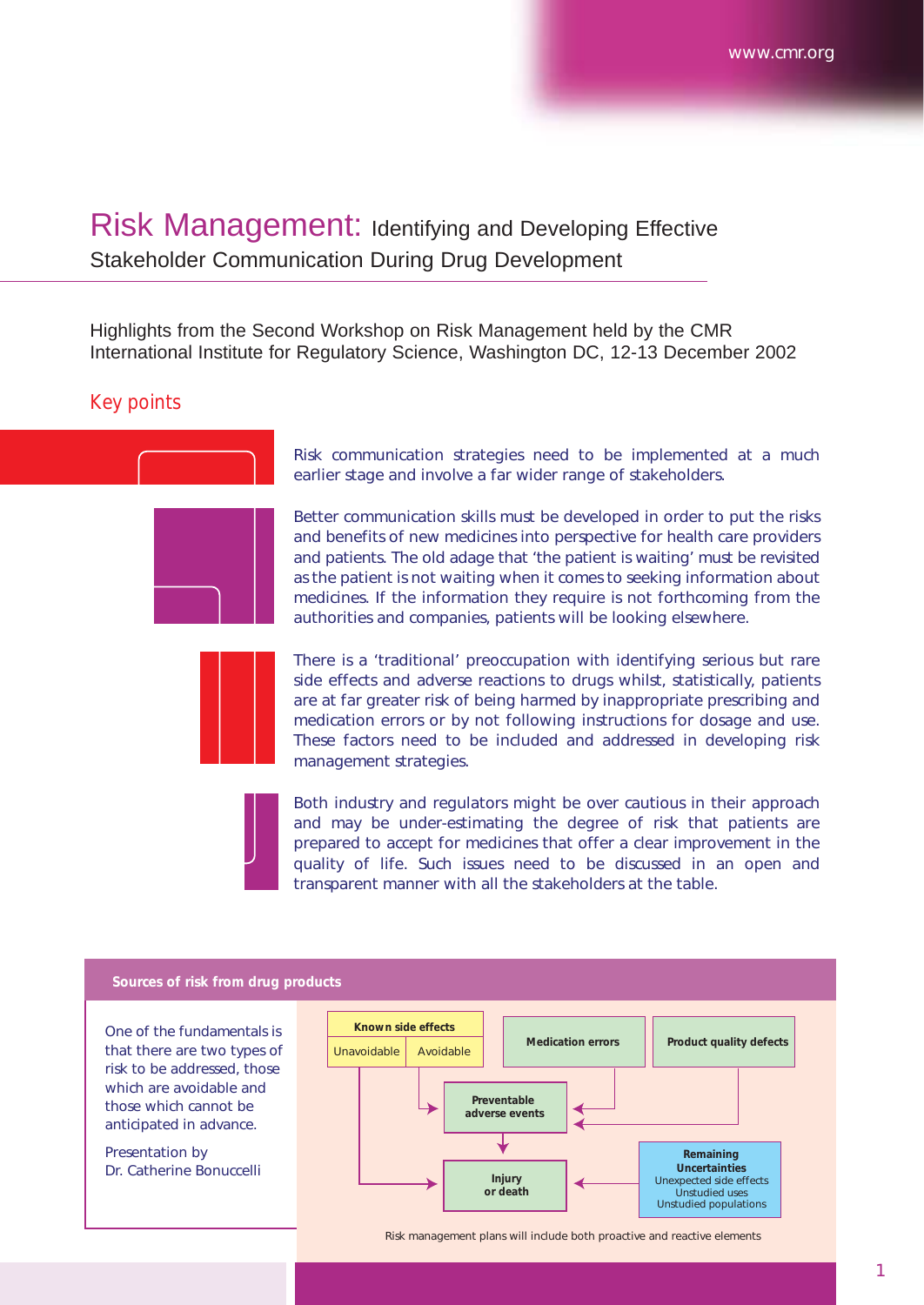# Background

Following a number of high profile product withdrawals, risk management has an increased priority for the pharmaceutical industry. Whilst the concept of risk management for medicines has been under discussion for many years, few companies have yet built specific risk management strategies into their drug development programmes. Similarly, benefit/risk assessment is becoming an increasingly important factor in the drug approval process, but regulatory authorities have yet to develop clear guidance on the parameters for such assessments.

Against this background the Centre for Medicines Research (CMR) International's Institute for Regulatory Science held two workshops in 2002 at which participants from senior management in industry and regulatory agencies explored the need to develop a clearer framework for risk management throughout the life cycle of a medicine. The first workshop, held in the UK in April 2002 focused on regulatory strategies and models for benefit/risk assessments. One of the main recommendation was that industry and health authorities

together should look more closely at their current communication strategies and assess where improvements could be made to meet the requirements of all stakeholders.The Institute therefore convened a second Workshop to look specifically at '*Stakeholder Communications during Drug Development*' in order to implement best practices for the benefit of all parties. The highlights of the second Workshop, which took place in Washington DC, 12-13 December 2002, are

summarised in this briefing



*Improving Risk Management Strategies* as represented in the recommendations and conclusions from the first Risk Management Workshop *(see inside cover)*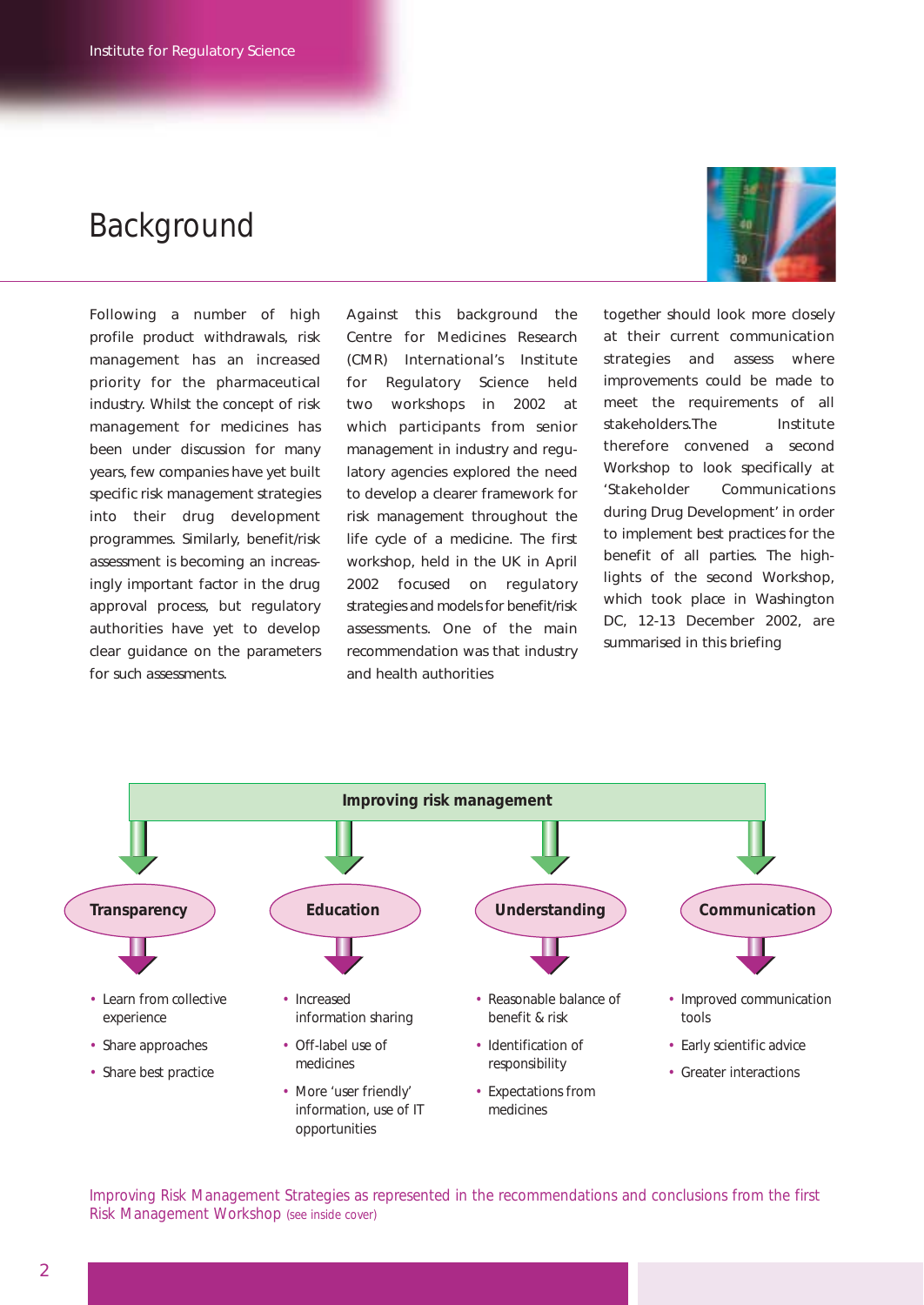# Communicating to the Users of Medicines



**Session 1. Communicating to the Users of Medicines**

### **PROGRAMME**

Chair: **Dr Kathy Zoon**, Director, Centre for Biologics Evaluation and Research, Food & Drug Administration, USA

*Guiding Principles for Improving the Effectiveness of Patient Stakeholder Communication.*

Dr Eleanor Vogt, Senior Fellow, Institute for the Advancement of Community Pharmacy

*The Role of the Pharmaceutical Industry in Minimising Risk Through Better Product Information*

Mr Steve Mott, Executive Director, Datapharm Communications Ltd, UK

*FDA Communication to Health Care Providers*

Dr Susan Ellenberg, Director of Biostatistics and Epidemiology, Centre for Biologics Evaluation and Research, Food & Drug Administration, USA

### *How Can Users Get the Information They Need or Want?*

Dr Robert Peterson, Director General, Therapeutic Products Directorate Health Products and Food Branch Health Canada and Dr Hans Stocker, Director, Swissmedic ,Switzerland

### Highlights from the Discussions

Risk evaluation and management of communications must start early in the product development cycle and cannot be left to the approval stage. Risk communication needs to be considered not only by companies and regulators but also by the community that will be using the products. The traditional regulatory approach is to focus on including risk information in the product labeling for healthcare providers and patients, but novel methods of communication need to be developed. The needs of the healthcare provider must also be considered. It is their role not only to evaluate the risk-benefits of the different treatments available but also to communicate the information in a way that the patient can understand.

Establishing and planning a risk communication strategy and deciding how to utilise data to develop the appropriate messages about a product is of paramount importance. Whilst much effort goes into the preparation of the package insert, busy physicians rarely have time to study them. Better ways to communicate timely, relevant and targeted messages are required and the way forward lies in networking and information exchange. No one group – industry, regulators, physicians or consumers – has sole responsibility, it has to be a partnership.

### **Short and long term goals**

The short term goal is a better informed and more involved patient who uses medicines correctly and avoids unnecessary risks arising from misuse. The long term goal is to improve clinical outcomes and hence the business success of new medicines. The overall goal is to protect and improve public health.

A key issue is to build trust between all stakeholders – industry, regulators, health care providers and patients – by involving all parties in the discussion of ways to improve communication and the dissemination of information.

Along with improved productrelated information, there is a need to develop information for the public on disease management and the use of interventions other than prescription drugs.

### **Discussion points**

■ Timing: Initiatives to involve physicians, patients and consumers in the development of a communication strategy for a new medicine must start at an early stage and not wait until the product is approved for marketing.

■ Inherent Risk: Patients need to be educated to understand that all medicines carry risks, but information on the risk of a particular medicine must always be put in the context of the risk of the disease itself and the consequences of not using the medicine correctly.

### **Teaching Proverb**

*"Tell me and I will forget; Show me and I may remember; Involve me and I will understand"*

*Anon.*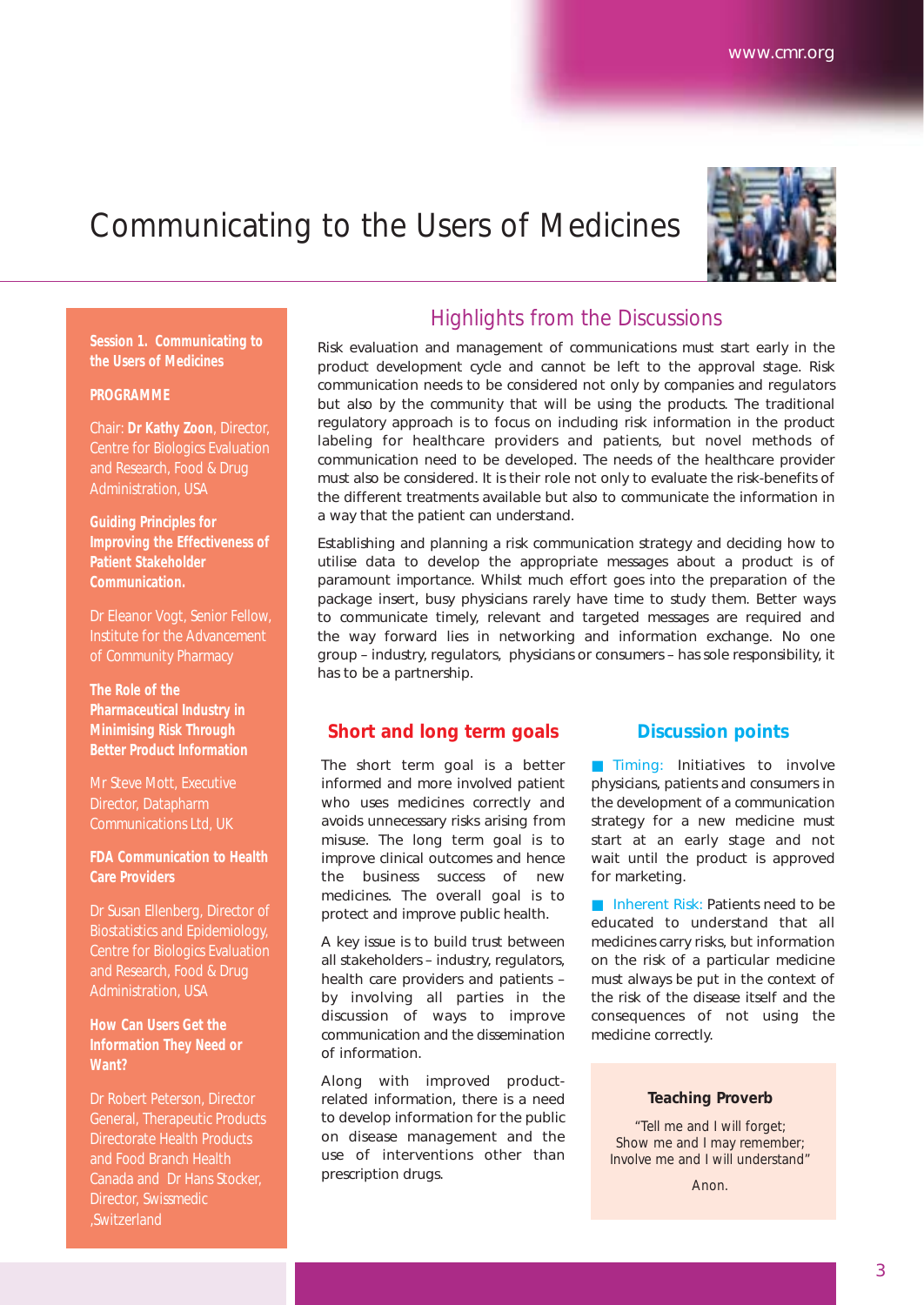# Communicating to the Users of Medicines



### **Discussion points** *(cont.)*

■ Mode of communication: Whilst it is acknowledged that patient leaflets need improving, this alone will not satisfy the patients' demands for more and better information. Use of the media and different electronic and audio-visual methods of communication need to be explored.

■ Websites: A system for the accreditation of websites is needed either by professional or governmental organisations or trade associations to certify that the information is authentic and can be trusted.

■ DTCI: Discussions on direct to consumer information frequently become confused with the more controversial issue of direct to consumer advertising (DTCA) and clear (regulatory) guidelines and definitions are needed to separate information from advertising.

■ Sharing information: The interpretation of safety information from the databases of different regulatory bodies needs to be made more transparent and information held by industry and regulators needs to be shared.

■ Physicians: Whilst the focus is on 'empowering' the patient, the attitude of physicians also needs to change in order to accept and interact with better informed and assertive patients.

### *Patient Information*

*The recent debate in the European Parliament on revision of the EU pharmaceutical legislation had highlighted some of the conflicts and controversies, in particular the question of whether a company can make information on prescription medicines available to the public without breaching EU advertising regulations. It was also apparent that whereas patient groups would welcome access to information from industry, with appropriate controls, consumer groups argue that there is no role for industry in providing patient information. Datapharm is working with patient groups in the UK to identify where industry could legitimately and understandably have a role in delivering information.* 

*Steve Mott*

### **Action items**

■ Both companies and regulatory authorities should establish departments or groups within their organisations that include educationalists who can advise on communicating information to physicians, patients and consumers. (There was a suggestion that providing appropriate educational programmes could become part of the conditions of approval for a medicine).

■ Suitable benchmarks need to be developed to enable progress to be measured in terms of improved clinical outcomes and improved compliance as a result of better information.

■ Methods are needed to test communication tools and assess whether they achieve their objectives in terms of increasing knowledge and ultimately improving outcomes.

■ There are funding issues that need to addressed. There must be commitment from Senior Managers and Senior Executives in industry and the regulatory authorities in order to move forward.

■ A good business case needs to be made to demonstrate that failure to communicate adequately with providers and patients in the short term will cost companies and healthcare providers more in the long term due to the failure of risk management programmes

### *A 'new look' in risk communication*

*Many of the problems encountered with medicines are not related to inherent risks of the product but arise from the system that delivers the product to the patient such as medication errors and a lack of understanding on the part of the patient about the correct use of the medicine. In addressing such problems society needs to get away from the culture of 'blame' and move towards a 'new look' in risk communication, using the expertise that is spread throughout society in order to learn better ways to minimise avoidable risk and understand intrinsic risk factors associated with medicines.*

*Dr Eleanor Vogt*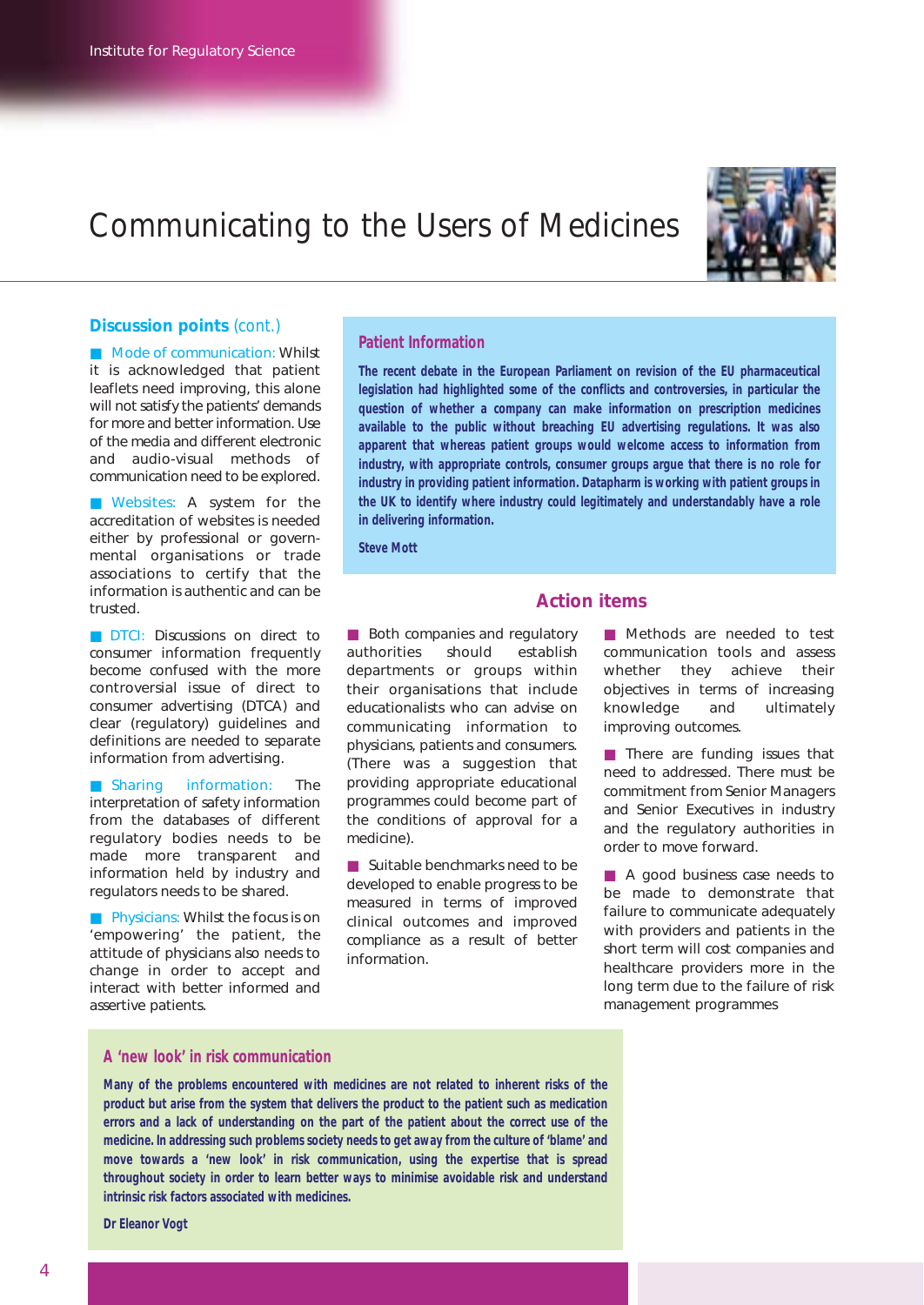# Company-Agency Interactions



**Session 2. Company-Agency Interactions**

#### **PROGRAMME**

**Chairman: Dr Murray Lumpkin,** Principal Associate Commissioner, Food & Drug Administration, USA

*Risk Assessments During Product Development*

Dr Leonie Hunt, Director, Drug Safety & Evaluation, Therapeutic Goods Administration, Australia

Dr Murray Lumpkin, FDA

*Communicating the Views of Regulators Within a Company*

Dr Mike Clayman, Vice President, Global Regulatory Affairs, Lilly Research Laboratories, USA

### Highlights from the Discussions

Traditionally there has been a preoccupation with identifying safety issues on the basis of pharmacological and toxicological data and the management of adverse drug reaction reports. The emphasis needs to move not only to managing patient safety but also to a consideration of the concept of risk, and risk tolerance and whether this differs among stakeholders. Industry can have a bias in assessment of risk, but this is not necessarily a positive bias, because of liability issues. Regulators might be similarly cautious but, ultimately, it is the risks that the patients and the practitioners are willing to tolerate that will determine the success or failure of the drug.

### **Observations**

Both industry and regulators are well versed in risk management when this involves handling data on relatively rare adverse reactions, but the same does not apply to managing the risks of misuse of products through poor prescribing practices and patient non-compliance.

Millions are spent looking for rare events whilst scant attention is given to estimates that up to fifty percent of patients are not following product administration instructions correctly. Communication initiatives and risk management strategies need to address this.

### **Discussion points**

■ Limitations of safety data: Practitioners and patients need to understand the nature of the data that is available at the time of authorisation, and its potential limitations in relation to assessing the safety of the medicine. This would lead to better informed dialogue between practitioners and patients on the choice between a new product with (inevitably) unknown safety factors and an older drug that is better known but may be less effective.

■ Sharing data: There needs to be greater transparency and information-sharing in relation to safety information. Industry has in-depth knowledge about its own products but regulators have the advantage of seeing safety information and signals across a range of related products.

■ Global strategies: Both industry and regulators need to learn from the fact that we are dealing with global markets and to ensure that communication strategies are not limited to specific geographical areas.

■ Global launch: Evaluating safety on the basis of tightly controlled populations in clinical trials can never reflect the 'real world' situation of the post-launch period. Dramatic and, in some cases, damaging situations can arise when there is an almost simultaneous global launch of a new product.

Curtailing the scope of the global launch of a new drug might be an answer but any such restrictions would need to include provisions for pay-back in terms of patent life.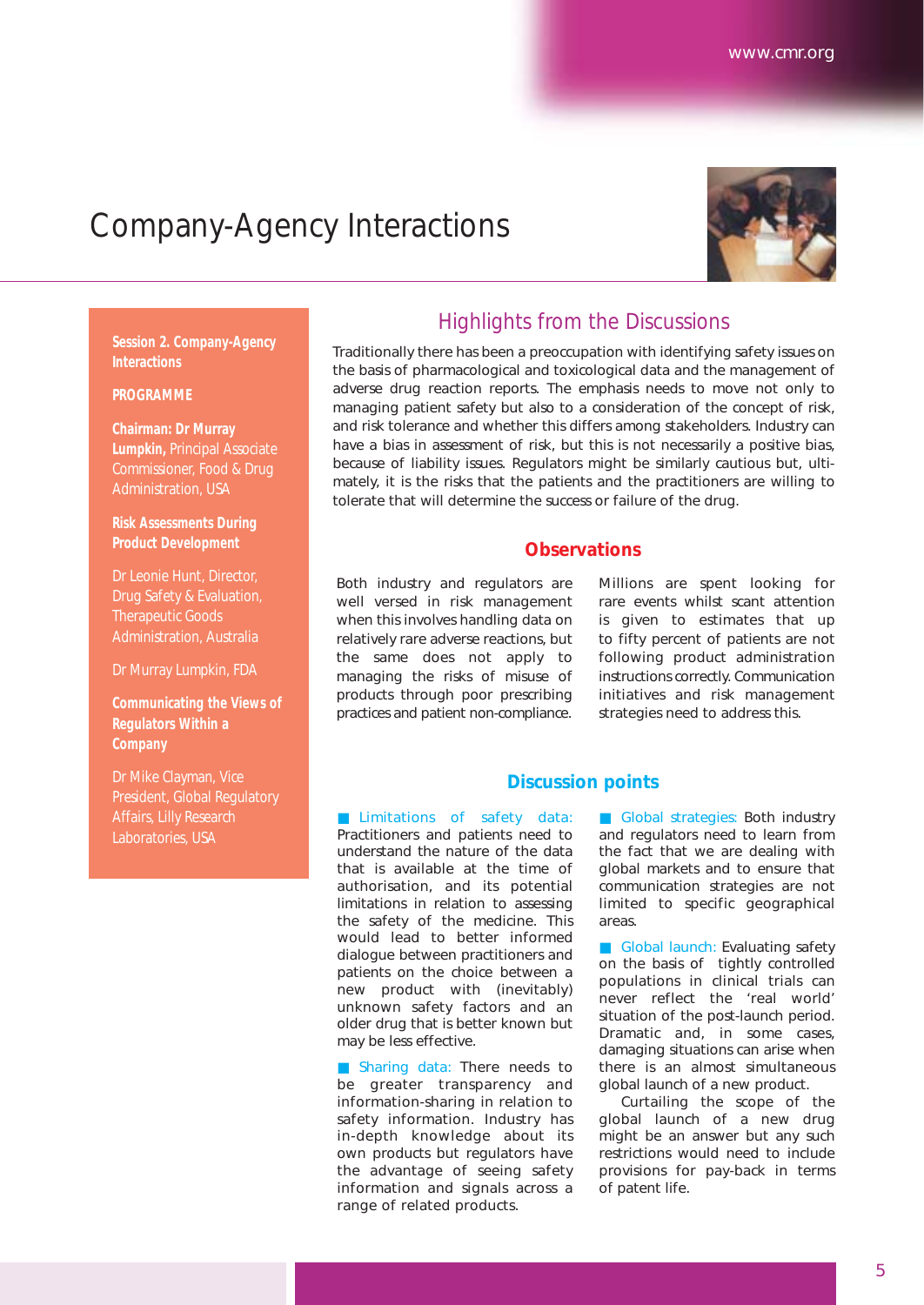# Company-Agency Interactions



### **Discussion points** *(cont.)*

■ Cultural factors: Differences in the willingness of patients to accept risk become more apparent when clinical trials are carried out at a global level. Differences in culture, however, can also affect the readiness of patients to report adverse effects which may be perceived as a challenge to physicians' authority.

■ Addressing all ADRs: It is important not to try to 'explain away' individual adverse events that appear in clinical trials, by citing exceptional circumstances. There have been high-profile instances where safety issues identified at the clinical trial stage, but not fully explored, have led to the withdrawal of the product after launch.

■ Scope of communications: In the global arena it is equally important to ensure that communications extend beyond the interface between the regulators and the regulated industry and involve consumers and physicians in an effective manner.

### *Global harmonisation of risk management:*

*Asked whether it is feasible for a company to think in terms of a global risk management strategy for a new product, Dr Clayman felt that it was too early to think in such terms. Even within the EU it is difficult to agree a single risk management plan to meet the needs of all European regulators. Whilst a harmonised plan is desirable, at the present time it needs to be designed on a case by case basis because of differences in medical practice and the perception of acceptable risk. This affects the definition of useful and relevant information in terms of best use of the product and 'educating' physicians. There is no single paradigm and it is highly influenced by differences in culture.*

*Extract from the discussion in Session 2*

■ Risk and lifestyle: Both industry and regulators may be underestimating the degree of risk that patients are prepared to accept for medicines, including so-called 'lifestyle' products where the health problem may not be perceived as sufficiently serious to justify any risk. Laser eye surgery was cited as an example of a procedure which carries specific risks: these are clearly spelt out to patients and the demand for the treatment is, nonetheless, escalating.

■ Summaries: Information overload is becoming a serious problem for investigators in clinical trials but there is a potential conflict for companies. Providing clinicians only with targeted extracts and summaries of data may not fulfil regulatory obligations to provide, for example, unblinded reports on all adverse events.

### **New Regulatory Challenges**

- **The globalisation of clinical trials**;
- **The shift in the design of clinical trial programmes, from efficacy hypothesis testing to safety hypothesis testing;**
- **The development of products to counter the threat of bioterrorism;**
- **The trend towards combination products, including drug-device, drug-biologic and drug-nutraceuticals combinations;**
- **The emerging gene and tissue derived therapies; and gene therapy**

Regulators are being faced with significant new challenges in terms of safety assessment

Presentation by Dr Murray Lumpkin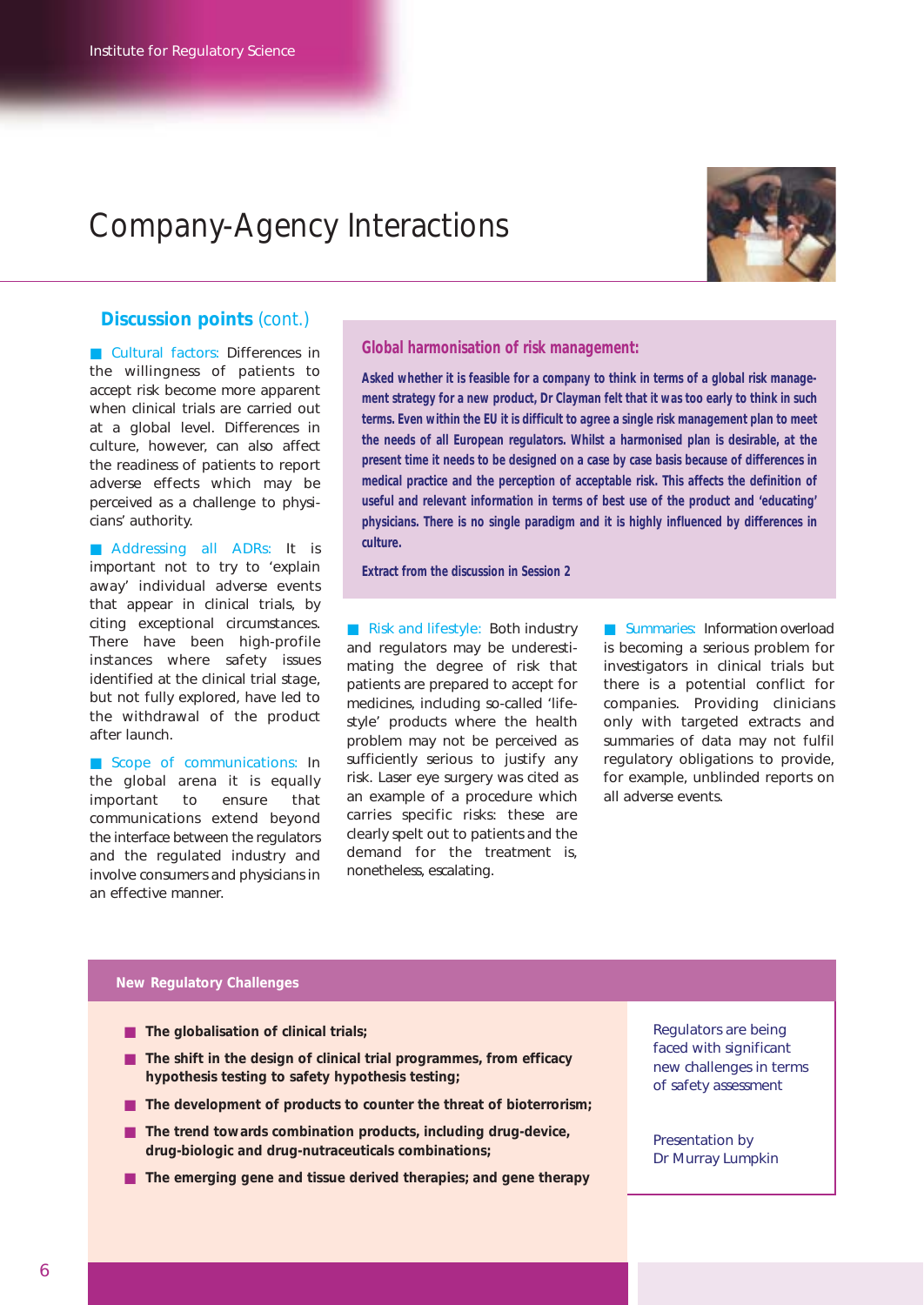# Company-Agency Interactions

### **Action Items**

■ The practice of drawing up 'target' product information (labeling) from the outset and before product development commences is gaining acceptance and should become a routine tool for measuring whether a new product is meeting expectations as the research and development phase proceeds.

■ The criteria for target labeling should be established in discussion with epidemiologists and the 'safety hypothesis' for the drug must always be written into the document. (The concerns of liability lawyers about including such information at an early stage must be overcome).

■ Decisions on whether to proceed with a research project should be made by an 'independent' group within the company and should not involve marketing personnel (although marketing will be closely involved in establishing the initial target labeling).

■ Traditionally, clinical trials have been designed primarily to test the efficacy hypothesis but a clinical trial programme that also tests the safety hypothesis is essential.

### *Programme rationale*

*All stakeholders, and particularly the investigators and ethics committees, need to be given a clear insight into the rationale of the development programme for a new product, including risk management. This will enable adverse event reports and other safety issues that arise in the course of the trials to be evaluated in context and in a more understanding way, and should avoid 'reactive' situations.*

*Dr Leonie Hunt*

#### **PPR Calculation**

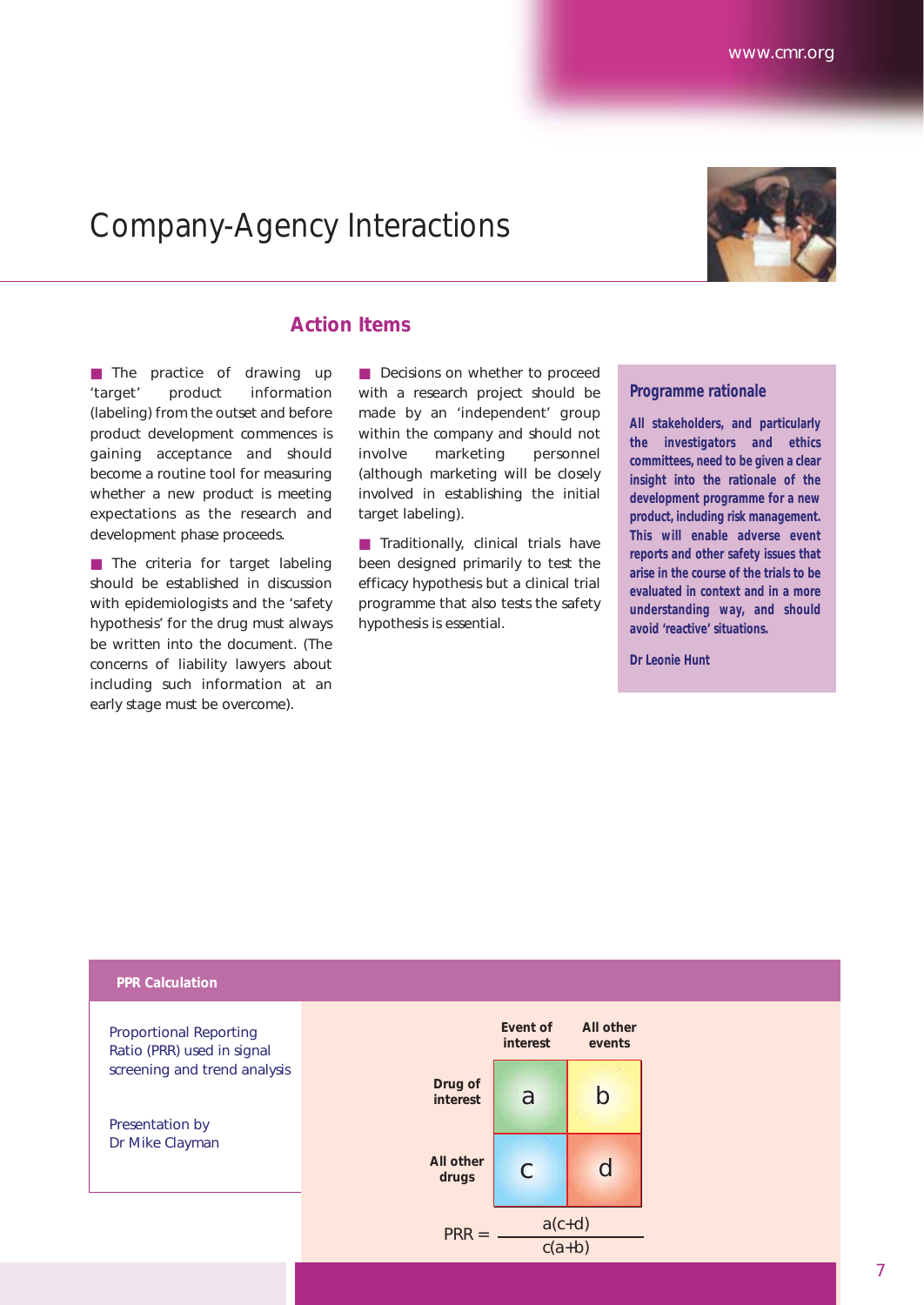### The Communication of Companies' Risk Management Plans



**Session 3. The Communication of Companies' Risk Management Plans**

#### **PROGRAMME**

*Chairman: Dr George Butler, Vice President and Head, Regulatory Affairs, AstraZeneca Pharmaceuticals, USA*

### *The Development of a Risk Management Plan*

*Dr Cathy Bonuccelli, Drug Development Business Strategist, AstraZeneca Pharmaceuticals, USA*

*Communication of Risk Management Plans Within Companies & to the Public*

*Dr André Broekmans, Vice President Regulatory Affairs & Pharma Policy, NV Organon*

### Highlights from the Discussions

The 'when, who and what' of risk management spans the whole life of a drug:

- When: Risk assessment cannot start too early in the three phases from discovery through development to marketing, although it is doubtful whether any company yet has experience of a risk management plan for a new drug that started at 'Phase 0';
- **Who:** Risk management plans should not only involve cross-functional teams within the company, but also patients, physicians and, perhaps, the purchaser;
- What: This involves testing the total hypothesis of safety and reviewing the pre-set decisions which determine when a project should be cancelled' as well as other tools such as 'black box' labels, changes in labeling, reviewing the database and communicating.

New ways of communicating must be sought to help convey the right messages and to overcome the problem of ensuring that prescribers and patients listen to those messages. Industry may find itself working in a more transparent environment but this should help the decision-making process when it comes to comparing the public perception of an acceptable risk against the industry perception, which might, in some cases, be more cautious.

### **Observations**

Although a number of risk management tools and methodologies exist there has been little movement in the last five to ten years and there is an urgent need for companies to establish risk management programmes, making better use of the knowledge that has been gained.

Integrating risk management procedures into the drug development cycle has financial implications that have not yet been addressed. If risk management becomes a mandatory requirement, resources may need to be deflected from other areas.

Since risk management programmes will involve a major investment it is critical that resources are not only directed to the essential issues but also kept in proportion in relation to the benefits that can be expected for patients.

The development of risk management tools is at an early stage and feedback on the effectiveness and validation of different strategies is essential. This should not be confined to information exchange among companies since feedback from the regulatory agencies is equally important.

Concerns about a lack of communication and information sharing were highlighted by the fact that the standard<sup>1</sup> relating to risk management of medical devices is now the European standard and is being taken forward as an International standard, but little is known about it in pharma circles.

<sup>1</sup> BS EN ISO 14971: 2001 - Medical devices. Application of risk management to medical devices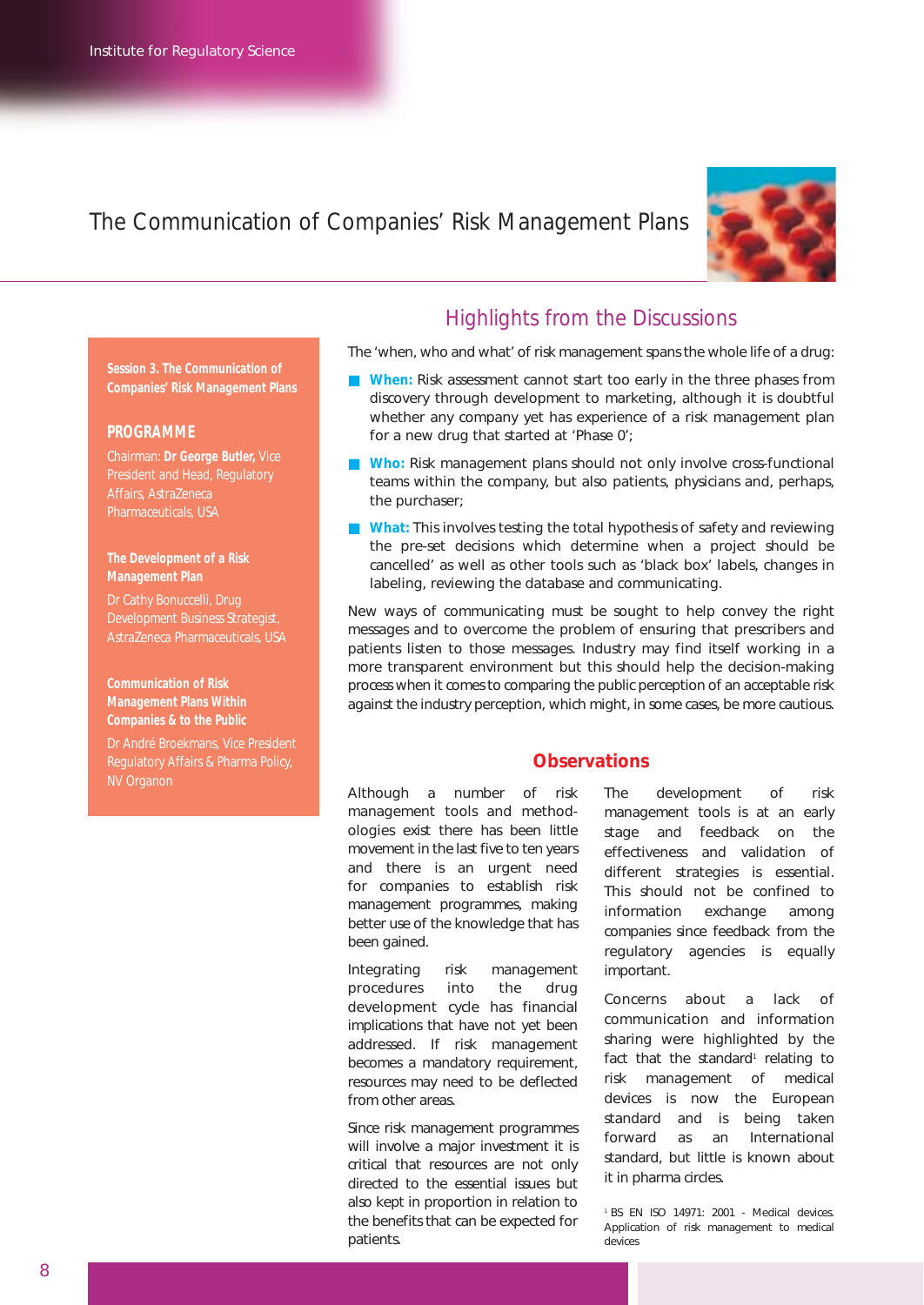### The Communication of Companies' Risk Management Plans



### **Discussion points**

■ Understanding risk: One of the problems in communicating with the public about risk is the fundamental lack of understanding about what an authorisation means in terms of the 'safety and efficacy' of a product. Safety is, at best, provisional at the time of approval and is, of necessity, based only on observations from the limited number of patients included in the clinical testing programme.

■ Patient exposure: The trend towards large-scale global launches for new products with rapid patient uptake as the goal needs to be questioned.

Senior management and marketing colleagues need to be persuaded that it is in the best, long term interest for new products to have a slower launch with greater control over the patient population that is exposed to the drug in the critical early stages.

■ Proactive communications: The first several months after the launch of a product are a critical time when companies should be proactive in communicating with the authorities to ensure that potential safety concerns are placed in perspective against the background incidence of events in the patient population and the data accumulated during product development.

### ■ Unexpected interactions:

Discussion of the situation in Singapore raised the issue of the use of traditional, complementary medicines and the potential for interactions that would not normally have been addressed in the development programme.



### **Action items**

■ Whilst the larger companies have been relatively slow to introduce risk management functions into their organisation, the majority of small and medium companies have not even begun to address the subject. Communication of the issues among the industry as a whole is needed and there is a clear role for the industry associations in this.

■ Companies should address any internal misconceptions, particularly among commercial departments, that the admission of risk presents an automatic barrier to the success of a product. The rational and open discussion of risk is fundamental to the success of a risk management programme.

■ Healthcare providers in different settings need to be engaged in discussions of the manpower and resource implications of managing innovative new technologies

effectively and monitoring their safety. Longer term planning is needed to meet information and education needs and industry must be closely involved in such discussions.

■ Useful lessons could be learned by working with patients' associations on case studies of potentially valuable medicines that have been withdrawn from the market on safety grounds, to see whether better communications might have prevented this outcome.

■ The regulatory barriers and uncertainties, in Europe, with regard to the information that companies can provide to patients about their products need to be addressed by the authorities as a matter of urgency, in the interests of patients and to meet expectations for more open and transparent communications.

### **The next steps**

The Workshop recognised the need for a 'best practice' guide on risk management but noted that its development would require further sharing of experience from companies' risk management programmes and further feedback from regulatory bodies. Such guidance could be developed in a future workshop involving a wider spectrum of stakeholders, in particular, patients associations.